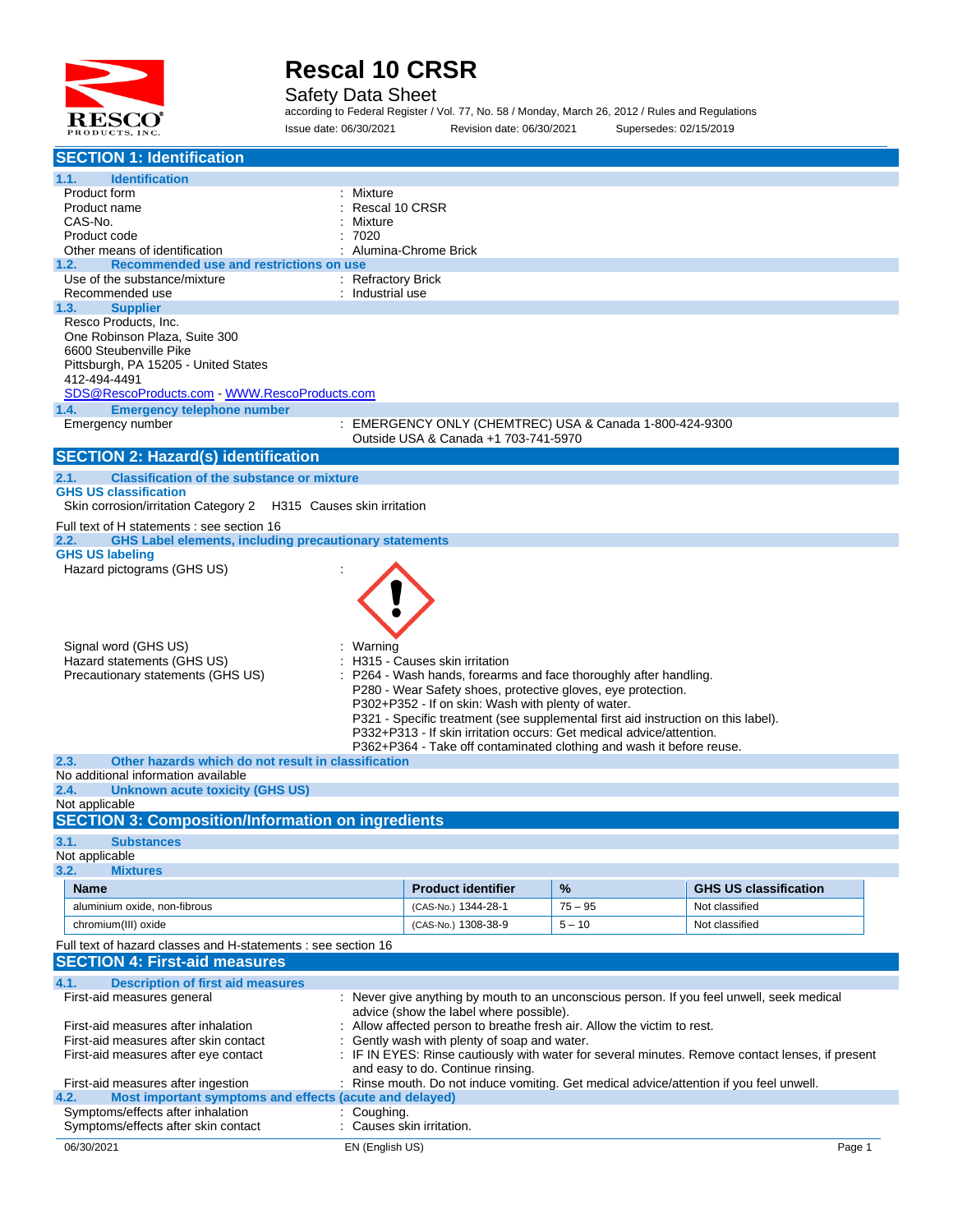#### Safety Data Sheet

according to Federal Register / Vol. 77, No. 58 / Monday, March 26, 2012 / Rules and Regulations

| Symptoms/effects after eye contact                                                                         | : Causes eye irritation.                                                                        |     |
|------------------------------------------------------------------------------------------------------------|-------------------------------------------------------------------------------------------------|-----|
| Immediate medical attention and special treatment, if necessary<br>4.3.                                    |                                                                                                 |     |
| No additional information available<br><b>SECTION 5: Fire-fighting measures</b>                            |                                                                                                 |     |
| Suitable (and unsuitable) extinguishing media<br>5.1.                                                      |                                                                                                 |     |
| Suitable extinguishing media                                                                               | : Use extinguishing media appropriate for surrounding fire.                                     |     |
| Unsuitable extinguishing media                                                                             | : In case of fire, all extinguishing media allowed.                                             |     |
| Specific hazards arising from the chemical<br>5.2.                                                         |                                                                                                 |     |
| Fire hazard<br>Special protective equipment and precautions for fire-fighters<br>5.3.                      | : Non-flammable.                                                                                |     |
| Firefighting instructions                                                                                  | : No specific fire-fighting instructions required.                                              |     |
| Protection during firefighting                                                                             | : Do not enter fire area without proper protective equipment, including respiratory protection. |     |
| <b>SECTION 6: Accidental release measures</b>                                                              |                                                                                                 |     |
| 6.1.                                                                                                       | Personal precautions, protective equipment and emergency procedures                             |     |
| 6.1.1.<br>For non-emergency personnel                                                                      |                                                                                                 |     |
| Protective equipment<br>6.1.2.<br>For emergency responders                                                 | : Safety shoes. Protective gloves. Safety glasses.                                              |     |
| Protective equipment                                                                                       | : Equip cleanup crew with proper protection.                                                    |     |
| <b>Environmental precautions</b><br>6.2.                                                                   |                                                                                                 |     |
| Prevent entry to sewers and public waters.<br>Methods and material for containment and cleaning up<br>6.3. |                                                                                                 |     |
| For containment                                                                                            | : Collect spillage.                                                                             |     |
| Methods for cleaning up                                                                                    | : Collect spillage.                                                                             |     |
| <b>Reference to other sections</b><br>6.4.                                                                 |                                                                                                 |     |
| No additional information available<br><b>SECTION 7: Handling and storage</b>                              |                                                                                                 |     |
|                                                                                                            |                                                                                                 |     |
| 7.1.<br><b>Precautions for safe handling</b><br>Precautions for safe handling                              | : Do not handle until all safety precautions have been read and understood. Avoid contact with  |     |
|                                                                                                            | skin and eyes. Do not breathe dust.                                                             |     |
| Hygiene measures                                                                                           | : Wash hands and other exposed areas with mild soap and water before eating, drinking or        |     |
|                                                                                                            | smoking and when leaving work.                                                                  |     |
| Conditions for safe storage, including any incompatibilities<br>7.2.<br>Storage conditions                 | : Store this product in a dry location where it can be protected from the elements.             |     |
| Incompatible products                                                                                      | : Strong bases. Strong acids.                                                                   |     |
|                                                                                                            |                                                                                                 |     |
| <b>SECTION 8: Exposure controls/personal protection</b>                                                    |                                                                                                 |     |
| 8.1.<br><b>Control parameters</b>                                                                          |                                                                                                 |     |
| <b>Rescal 10 CRSR (Mixture)</b>                                                                            |                                                                                                 |     |
| No additional information available                                                                        |                                                                                                 |     |
|                                                                                                            |                                                                                                 |     |
| aluminium oxide, non-fibrous (1344-28-1)                                                                   |                                                                                                 |     |
| <b>USA - ACGIH - Occupational Exposure Limits</b>                                                          |                                                                                                 |     |
| ACGIH TWA (mg/m <sup>3</sup> )                                                                             | 1 mg/m <sup>3</sup> respirable dust                                                             |     |
| chromium(III) oxide (1308-38-9)                                                                            |                                                                                                 |     |
| <b>USA - ACGIH - Occupational Exposure Limits</b>                                                          |                                                                                                 |     |
| ACGIH TWA (mg/m <sup>3</sup> )                                                                             | 0.003 mg/m <sup>3</sup> (Inhalable fraction)                                                    |     |
| 8.2.<br><b>Appropriate engineering controls</b>                                                            |                                                                                                 |     |
| Appropriate engineering controls<br>Individual protection measures/Personal protective equipment<br>8.3.   | : Provide adequate ventilation to minimize dust concentrations. Dust when sawing or tear out.   |     |
| Personal protective equipment:                                                                             |                                                                                                 |     |
| Wear safety shoes.                                                                                         |                                                                                                 |     |
| Hand protection:                                                                                           |                                                                                                 |     |
| Wear protective gloves.                                                                                    |                                                                                                 |     |
| Eye protection:<br>Chemical goggles or safety glasses                                                      |                                                                                                 |     |
| Skin and body protection:                                                                                  |                                                                                                 |     |
| Wear suitable protective clothing                                                                          |                                                                                                 |     |
| <b>Respiratory protection:</b>                                                                             |                                                                                                 |     |
| Wear appropriate mask                                                                                      |                                                                                                 |     |
| <b>SECTION 9: Physical and chemical properties</b>                                                         |                                                                                                 |     |
| Information on basic physical and chemical properties<br>9.1.                                              |                                                                                                 |     |
| Physical state                                                                                             | : Solid                                                                                         |     |
| Appearance<br>Color                                                                                        | : Red-Purple Brick Shape.                                                                       |     |
|                                                                                                            | $:$ red Purple                                                                                  |     |
| Odor<br>06/30/2021                                                                                         | : odorless<br>EN (English US)                                                                   | 2/5 |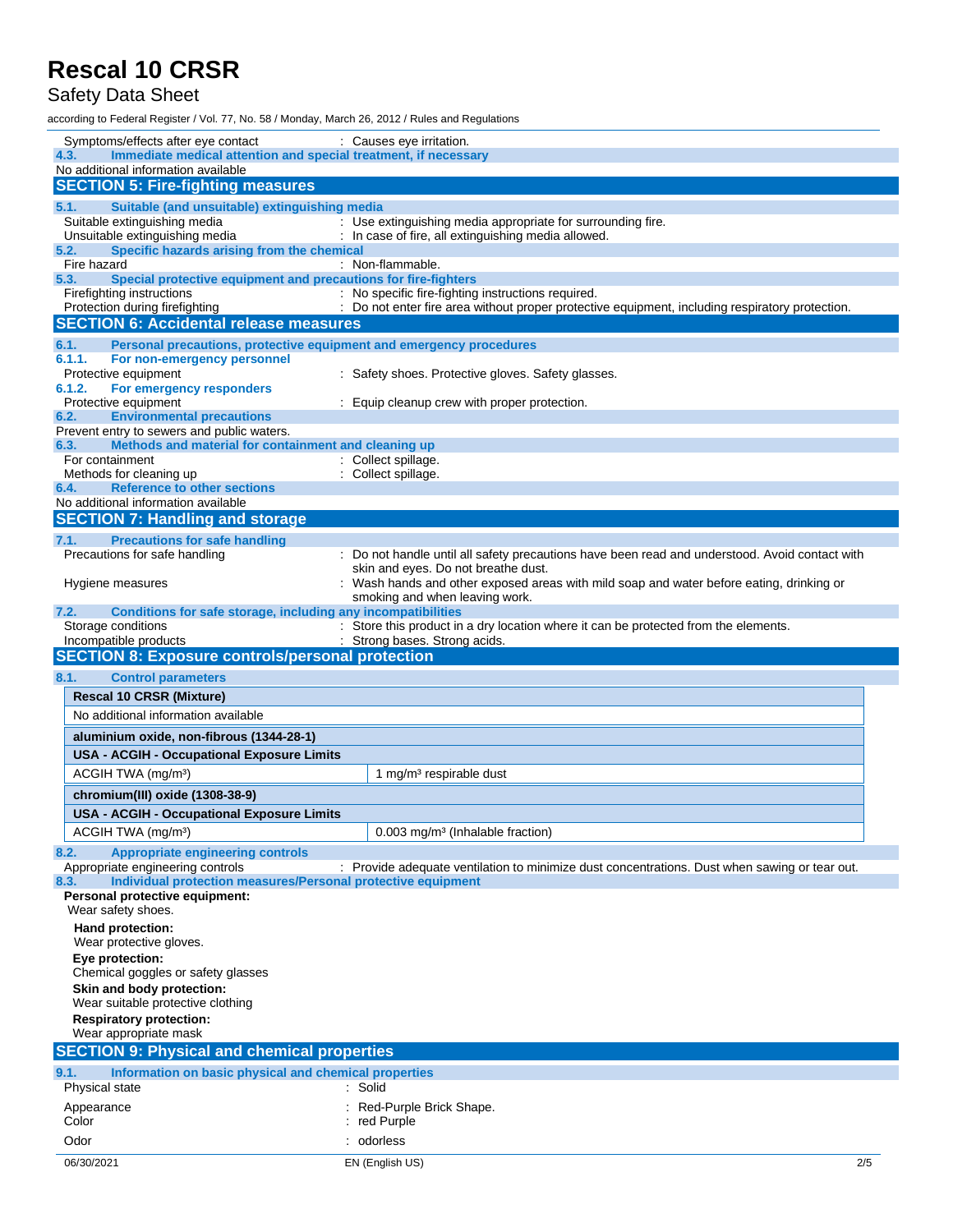#### Safety Data Sheet

according to Federal Register / Vol. 77, No. 58 / Monday, March 26, 2012 / Rules and Regulations

| Odor threshold                                                                                     | : No data available                                                                                                         |
|----------------------------------------------------------------------------------------------------|-----------------------------------------------------------------------------------------------------------------------------|
| pH                                                                                                 | No data available                                                                                                           |
| Melting point                                                                                      | : $>2500$ °F                                                                                                                |
| Freezing point                                                                                     | : No data available                                                                                                         |
| Boiling point                                                                                      | No data available                                                                                                           |
| Flash point                                                                                        | No data available                                                                                                           |
| Relative evaporation rate (butyl acetate=1)                                                        | No data available                                                                                                           |
| Flammability (solid, gas)                                                                          | Non flammable.                                                                                                              |
| Vapor pressure                                                                                     | No data available                                                                                                           |
| Relative vapor density at 20 °C                                                                    | : No data available                                                                                                         |
| Relative density                                                                                   | $\approx$ 3.1                                                                                                               |
| Solubility                                                                                         | : Insoluble in water.                                                                                                       |
| Partition coefficient n-octanol/water (Log Pow)                                                    | No data available                                                                                                           |
| Auto-ignition temperature                                                                          | No data available                                                                                                           |
| Decomposition temperature                                                                          | No data available                                                                                                           |
|                                                                                                    | No data available                                                                                                           |
| Viscosity, kinematic<br>Viscosity, dynamic                                                         | No data available                                                                                                           |
| <b>Explosion limits</b>                                                                            | No data available                                                                                                           |
| Explosive properties                                                                               | No data available                                                                                                           |
| Oxidizing properties                                                                               | No data available                                                                                                           |
| <b>Other information</b><br>9.2.                                                                   |                                                                                                                             |
| No additional information available                                                                |                                                                                                                             |
| <b>SECTION 10: Stability and reactivity</b>                                                        |                                                                                                                             |
| 10.1.<br><b>Reactivity</b>                                                                         |                                                                                                                             |
| Fire conditions may produce small amounts of hexavalent chromium and other oxidation products.     |                                                                                                                             |
| <b>Chemical stability</b><br>10.2.<br>Stable under normal conditions.                              |                                                                                                                             |
| <b>Possibility of hazardous reactions</b><br>10.3.                                                 |                                                                                                                             |
| No additional information available                                                                |                                                                                                                             |
| <b>Conditions to avoid</b><br>10.4.                                                                |                                                                                                                             |
| No additional information available<br><b>Incompatible materials</b><br>10.5.                      |                                                                                                                             |
| Strong acids. Chromic oxide may react with alkali at high temperatures under oxidizing conditions. |                                                                                                                             |
| <b>Hazardous decomposition products</b><br>10.6.                                                   |                                                                                                                             |
| No additional information available                                                                |                                                                                                                             |
| <b>SECTION 11: Toxicological information</b>                                                       |                                                                                                                             |
| 11.1.<br>Information on toxicological effects<br>Acute toxicity (oral)                             | Not classified                                                                                                              |
| Acute toxicity (dermal)                                                                            | Not classified                                                                                                              |
| Acute toxicity (inhalation)                                                                        | Not classified                                                                                                              |
| aluminium oxide, non-fibrous (1344-28-1)                                                           |                                                                                                                             |
| LD50 oral rat                                                                                      | > 15900 mg/kg body weight (Equivalent or similar to OECD 401, Rat, Male / female,<br>Experimental value, Oral)              |
| LC50 Inhalation - Rat                                                                              | 7.6 mg/l air (Equivalent or similar to OECD 403, 1 h, Rat, Male, Experimental value, Inhalation<br>(aerosol))               |
| chromium(III) oxide (1308-38-9)                                                                    |                                                                                                                             |
| LD50 oral rat                                                                                      | > 15000 mg/kg body weight (OECD 401: Acute Oral Toxicity, Rat, Male, Experimental value,<br>Oral)                           |
| LC50 Inhalation - Rat                                                                              | > 5.41 mg/l air (OECD 403: Acute Inhalation Toxicity, 4 h, Rat, Male / female, Experimental<br>value, Inhalation (aerosol)) |
| Skin corrosion/irritation                                                                          | Causes skin irritation.                                                                                                     |
| Serious eye damage/irritation                                                                      | Not classified                                                                                                              |
| Respiratory or skin sensitization<br>Germ cell mutagenicity                                        | Not classified<br>Not classified                                                                                            |
| Carcinogenicity                                                                                    | Not classified                                                                                                              |
| Reproductive toxicity                                                                              | Not classified                                                                                                              |
| STOT-single exposure<br>STOT-repeated exposure                                                     | Not classified<br>Not classified                                                                                            |
| Aspiration hazard                                                                                  | Not classified                                                                                                              |
| Viscosity, kinematic                                                                               | No data available                                                                                                           |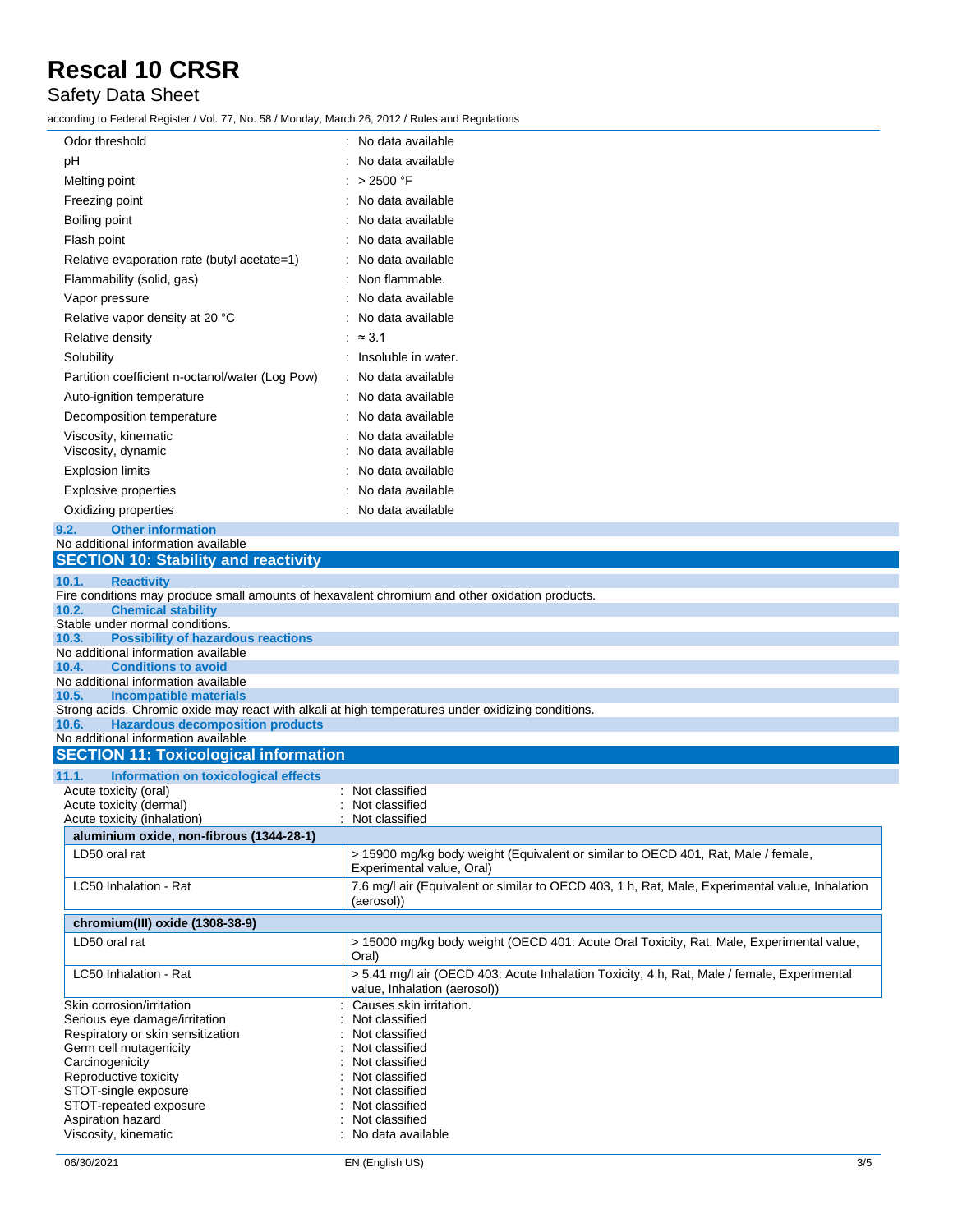#### Safety Data Sheet

according to Federal Register / Vol. 77, No. 58 / Monday, March 26, 2012 / Rules and Regulations

| chromium(III) oxide (1308-38-9)                                              |                                                                                                                                                        |
|------------------------------------------------------------------------------|--------------------------------------------------------------------------------------------------------------------------------------------------------|
| Symptoms/effects after inhalation                                            | : Coughing.                                                                                                                                            |
| Symptoms/effects after skin contact                                          | Causes skin irritation.                                                                                                                                |
| Symptoms/effects after eye contact                                           | : Causes eye irritation.                                                                                                                               |
| <b>SECTION 12: Ecological information</b>                                    |                                                                                                                                                        |
| 12.1.<br><b>Toxicity</b>                                                     |                                                                                                                                                        |
| chromium(III) oxide (1308-38-9)                                              |                                                                                                                                                        |
| LC50 fish 1                                                                  | > 2.9 µg/l (ISO 7346-1, 96 h, Danio rerio, Static system, Fresh water, Experimental value,<br>GLP)                                                     |
| 12.2.<br><b>Persistence and degradability</b>                                |                                                                                                                                                        |
| aluminium oxide, non-fibrous (1344-28-1)                                     |                                                                                                                                                        |
| Persistence and degradability                                                | Not applicable.                                                                                                                                        |
| Chemical oxygen demand (COD)                                                 | Not applicable                                                                                                                                         |
| ThOD                                                                         | Not applicable                                                                                                                                         |
| chromium(III) oxide (1308-38-9)                                              |                                                                                                                                                        |
| Persistence and degradability                                                | Biodegradability in soil: not applicable. Biodegradability: not applicable.                                                                            |
| Chemical oxygen demand (COD)                                                 | Not applicable (inorganic)                                                                                                                             |
| ThOD                                                                         | Not applicable (inorganic)                                                                                                                             |
| 12.3.<br><b>Bioaccumulative potential</b>                                    |                                                                                                                                                        |
| aluminium oxide, non-fibrous (1344-28-1)                                     |                                                                                                                                                        |
| Bioaccumulative potential                                                    | No data available.                                                                                                                                     |
|                                                                              |                                                                                                                                                        |
| chromium(III) oxide (1308-38-9)<br>BCF fish 1                                | 260 - 800 (Lepomis macrochirus, Fresh water, Read-across, Fresh weight)                                                                                |
| Bioaccumulative potential                                                    | Potential for bioaccumulation (500 $\leq$ BCF $\leq$ 5000).                                                                                            |
|                                                                              |                                                                                                                                                        |
| 12.4.<br><b>Mobility in soil</b>                                             |                                                                                                                                                        |
| aluminium oxide, non-fibrous (1344-28-1)                                     |                                                                                                                                                        |
| Ecology - soil                                                               | No data available.                                                                                                                                     |
| chromium(III) oxide (1308-38-9)                                              |                                                                                                                                                        |
| Surface tension                                                              | Not applicable (solid)                                                                                                                                 |
| Ecology - soil                                                               | Adsorbs into the soil.                                                                                                                                 |
| <b>Other adverse effects</b><br>12.5.<br>No additional information available |                                                                                                                                                        |
| <b>SECTION 13: Disposal considerations</b>                                   |                                                                                                                                                        |
| <b>Disposal methods</b><br>13.1.                                             |                                                                                                                                                        |
| Product/Packaging disposal recommendations                                   | : Do not discharge into the sewer.                                                                                                                     |
| Additional information                                                       | : Chromite (Cr*+3) may in normal use be converted chemically to a chromate (Cr*+6).<br>Hexavalent chromium (Cr*+6) is considered a hazardous material. |
| <b>SECTION 14: Transport information</b>                                     |                                                                                                                                                        |
| <b>Department of Transportation (DOT)</b>                                    |                                                                                                                                                        |
| In accordance with DOT                                                       |                                                                                                                                                        |
| Not regulated<br><b>Transportation of Dangerous Goods</b>                    |                                                                                                                                                        |
| Not regulated                                                                |                                                                                                                                                        |
| <b>Transport by sea</b>                                                      |                                                                                                                                                        |
| Not regulated                                                                |                                                                                                                                                        |
| <b>Air transport</b>                                                         |                                                                                                                                                        |
| Not regulated                                                                |                                                                                                                                                        |
| <b>SECTION 15: Regulatory information</b>                                    |                                                                                                                                                        |
| 15.1. US Federal regulations                                                 |                                                                                                                                                        |
| <b>Rescal 10 CRSR (Mixture)</b>                                              |                                                                                                                                                        |
| Note                                                                         | This information must be included in all SDS's that are copied and distributed for this material.                                                      |
| Toxic Substances Control Act (TSCA) inventory                                | All components of this product are listed as Active, or excluded from listing, on the United States Environmental Protection Agency                    |
| aluminium oxide, non-fibrous (1344-28-1)                                     |                                                                                                                                                        |
| Not subject to reporting requirements of the United States SARA Section 313  |                                                                                                                                                        |